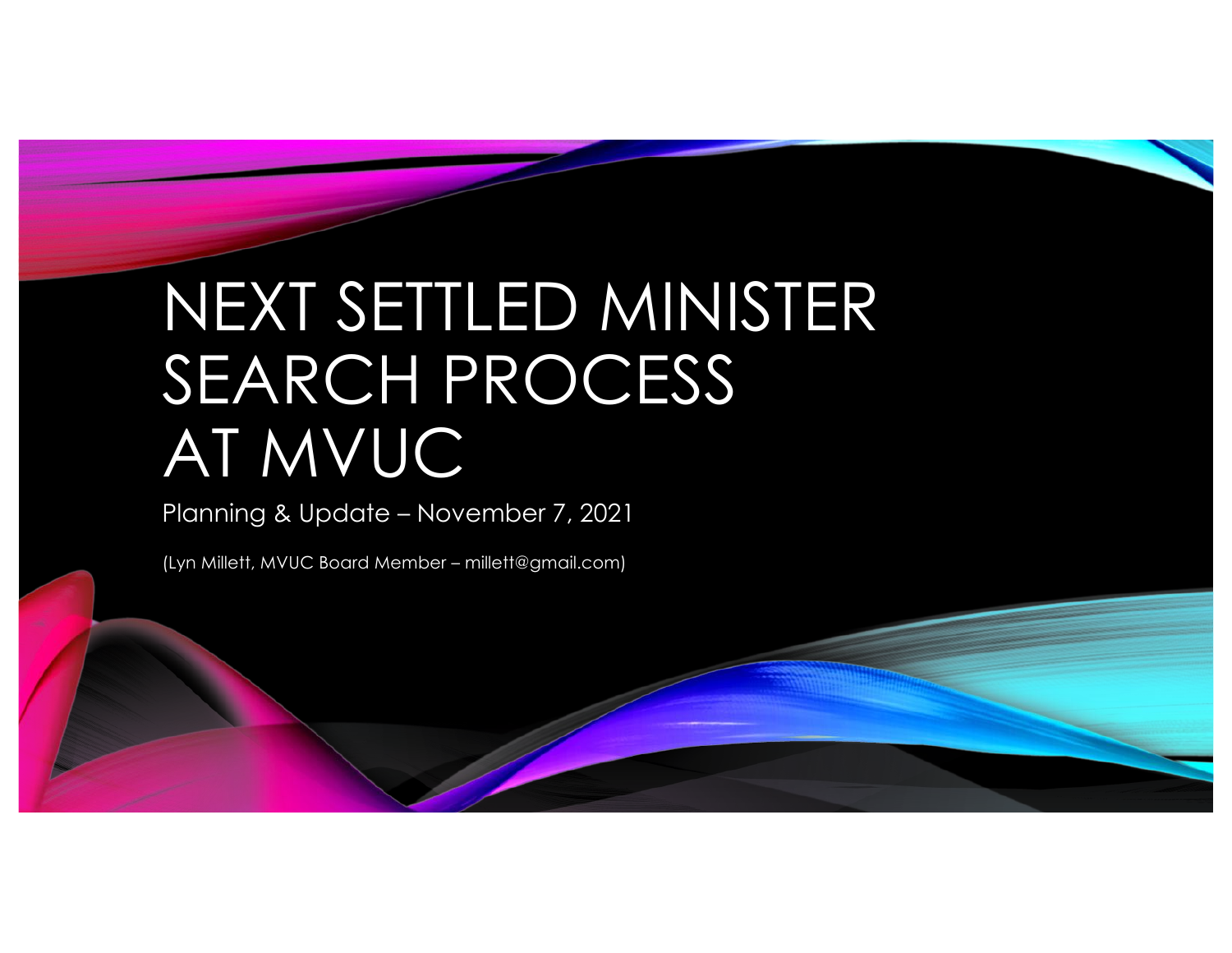### CURRENTLY: A TIME OF **INTERIM MINISTRY** AT MVUC

- Interim ministry is a deliberate and intentional practice in many denominations typically 2 years
	- "breathing space during which a congregation can review its goals, assess its programs, consider the quality of its life in common, and "tune up" for a new era"
- **Heritage** Coming to Terms with History where we come from
- **Mission** Discovering a New Identity purpose and direction
- **Leadership** Shifts of Power/Leadership Change governance and organization
- **Connections** Renewing Denominational Ties relationships within and without
- **Future** Committing to New Leadership and Future Preparing for the next era of leadership
- A whole congregation effort bring our **best selves** and **good faith** to this work
	- A time for **self-examination** and **institutional renewal**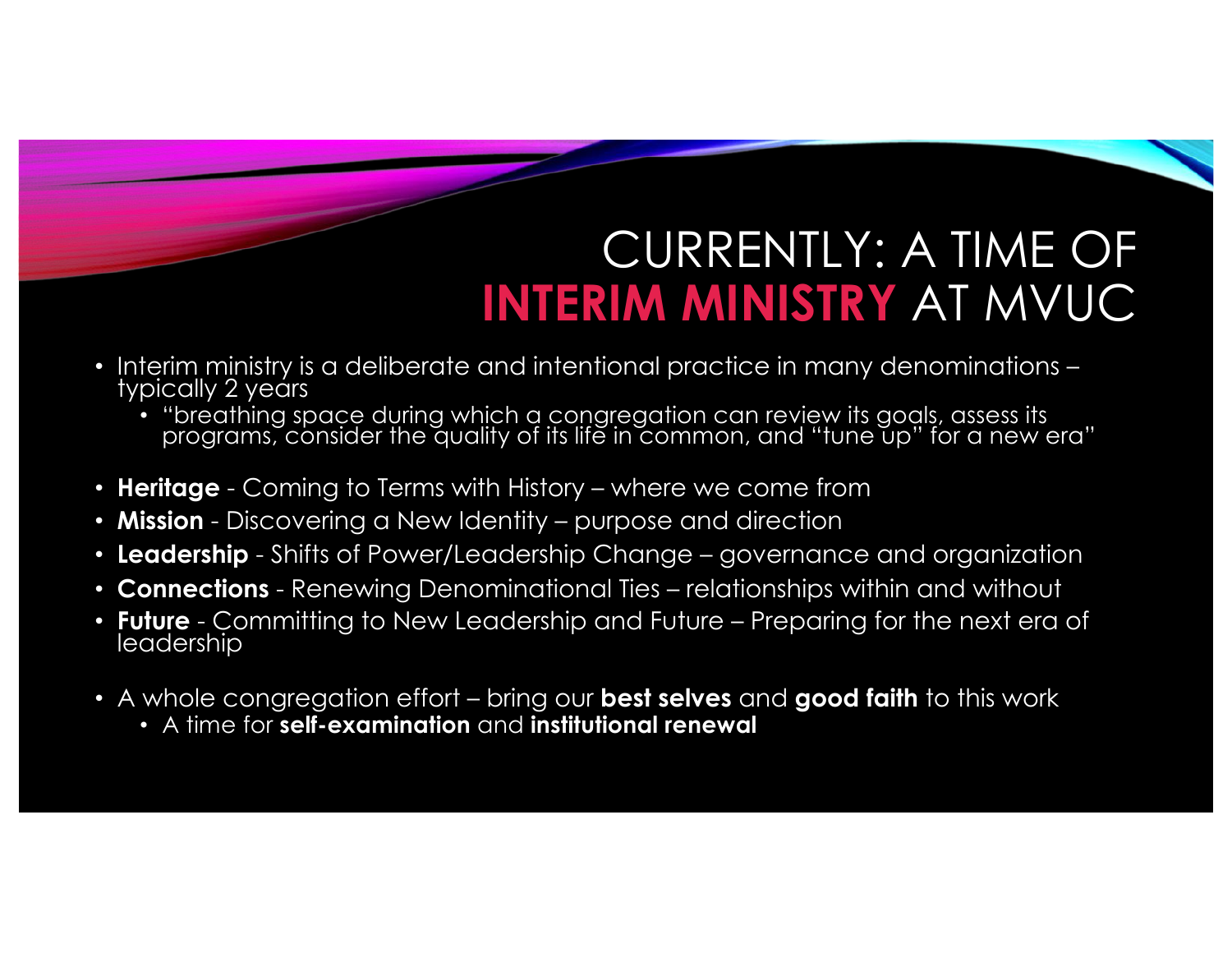#### SEARCH COMMITTEE DRAFT SCHEDULE (PER MVUC BYLAWS & UUA GUIDELINES)

- Fall/Winter 2021-2022 Board & Nominating Committee Solicit **Nominations**
- Spring 2022 Search Committee **Nominees Recruited**, **Budget** Established
- May 2022 **Annual Congregational Meeting** Vote on/Affirm Search Committee
	- ~7 member search committee + 2 liaisons from the 2022-2023 Board
- June 2022 Search Committee **Retreat**, Begins Work
	- UUA "Coach" (usu. a senior UU minister who will work with our search committee)
	- Compensation Consultant
	- Numerous Other Resources available from denomination
- Fall 2022 Spring 2023 Search Committee **Intensive Work**
	- Congregational Survey, Other Activities
	- Preparation of Congregational Record (for candidates)
	- Interviews, pre-candidating sermons
	- [.....much more....]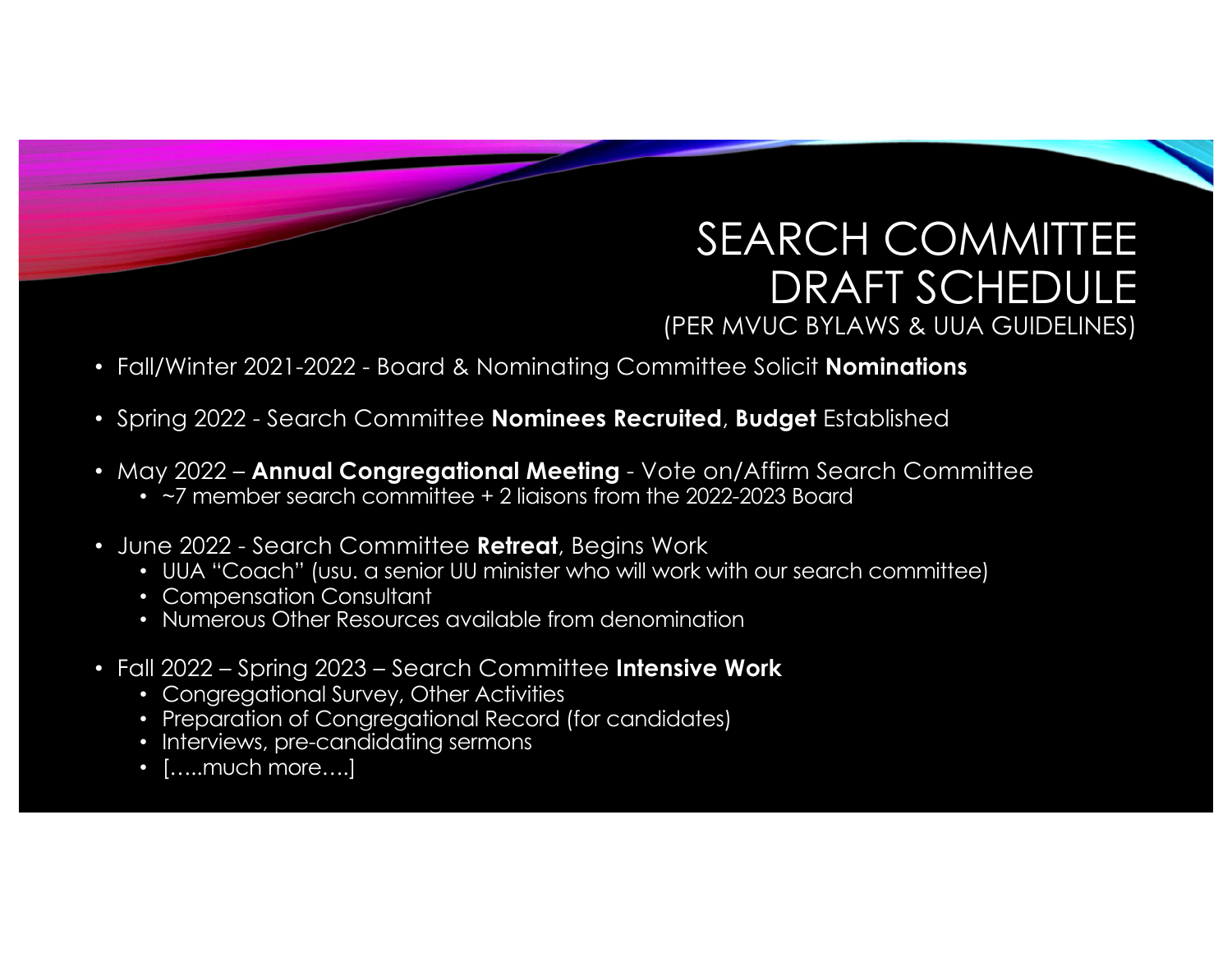#### SEARCH COMMITTEE – INTENSIVE WORK

- 1 Concluding a Ministry Well
- **2 Education and Preparation for Search**  $\leftarrow$  **We are here**
- **3 – Building the Structure to Search**
- **4 – Opening up for the Search**
- **5 – Discernment and Mutual Selection**
	- **Be the kind of place a great minister will want to join!**
- **6 – Finalizing the Offer**
- **7 – Entering into a New Ministry**
- **See: UUA Settlement Handbook – 100 pages of distilled wisdom from fellow UUs!**
	- https://www.uua.org/sites/live-new.uua.org/files/settlement\_handbook.pdf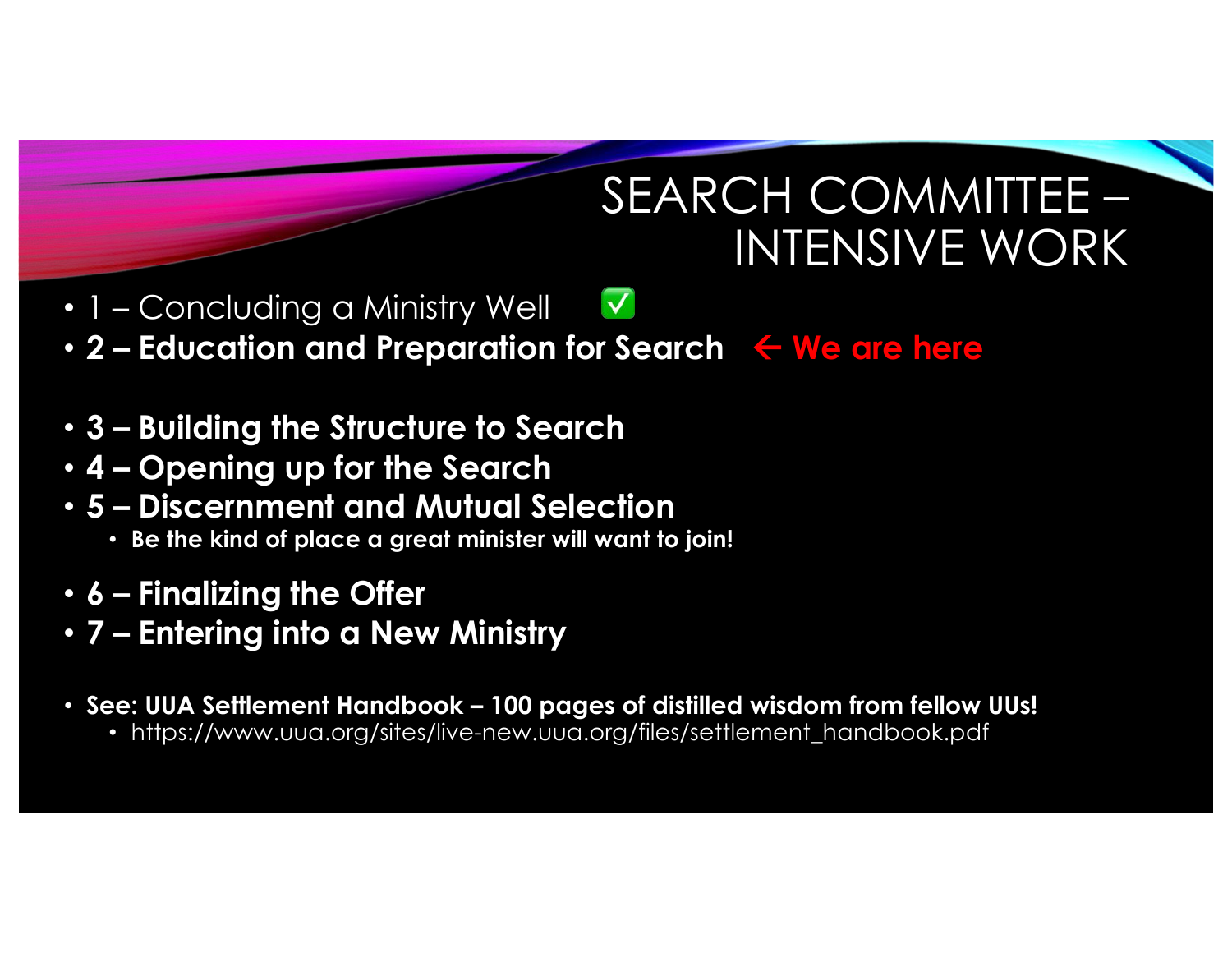## WHAT'S HAPPENING NEXT?

- **Board** and **Nominating Committee** 
	- Will conduct a broad canvas of members
	- Asking for input, perspectives, suggestions of search committee members
- Expect a call in December/January!
- But feel free to reach out directly, too!
- And remember: **regular work of the church continues** will also need new Board members, Program Council, various committee opportunities, etc.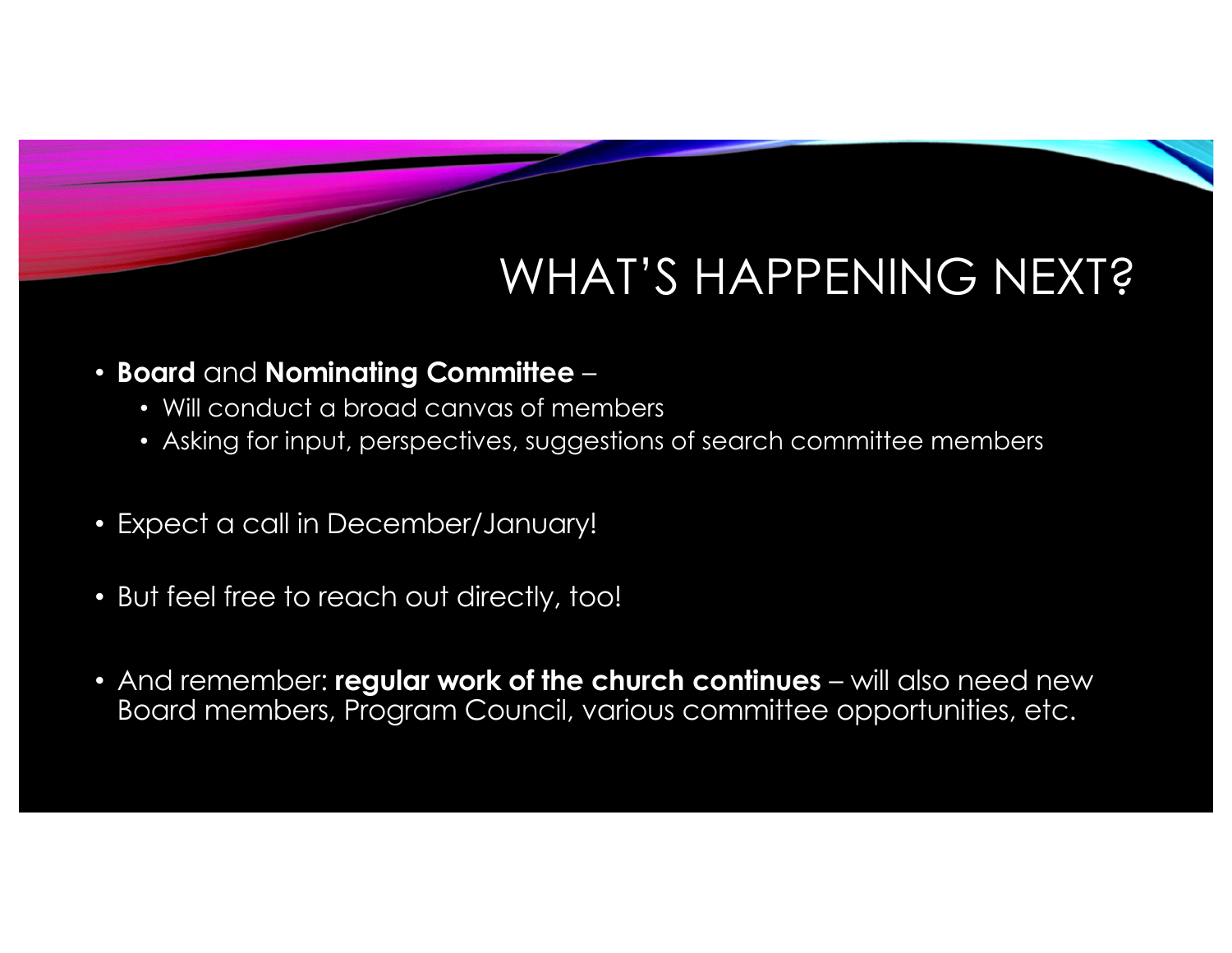#### QUESTIONS WE SHOULD ALL BE THINKING ABOUT – SOURCE: UUA SETTLEMENT HANDBOOK

- What are the **good qualities needed** for someone to serve on a ministerial search committee?
- Who in the congregation **works well with others**?
- Who can **represent and serve the whole congregation well** (including looking out for the needs of children) and not just a piece or "faction" of the congregation? Who would have **no "axe to grind?**"
- Who knows (or can learn) **the history and culture of the congregation**, whether a member of long standing or relatively new? Who can **use this history proactively instead of reactively** on behalf of the congregation?
- Who has been and/or is active in the congregation and has demonstrated both **responsible participation and responsible leadership?**
- After a high salary, the most attractive quality a congregation can have is self-awareness **awareness of strengths and weaknesses, what the congregation is like at its best and at its worst, as well as on an average day**. Who would be able to know and relate all this to potential candidates?
- After thinking about all of these questions, **who would you trust** to serve on the search committee on behalf of the congregation?